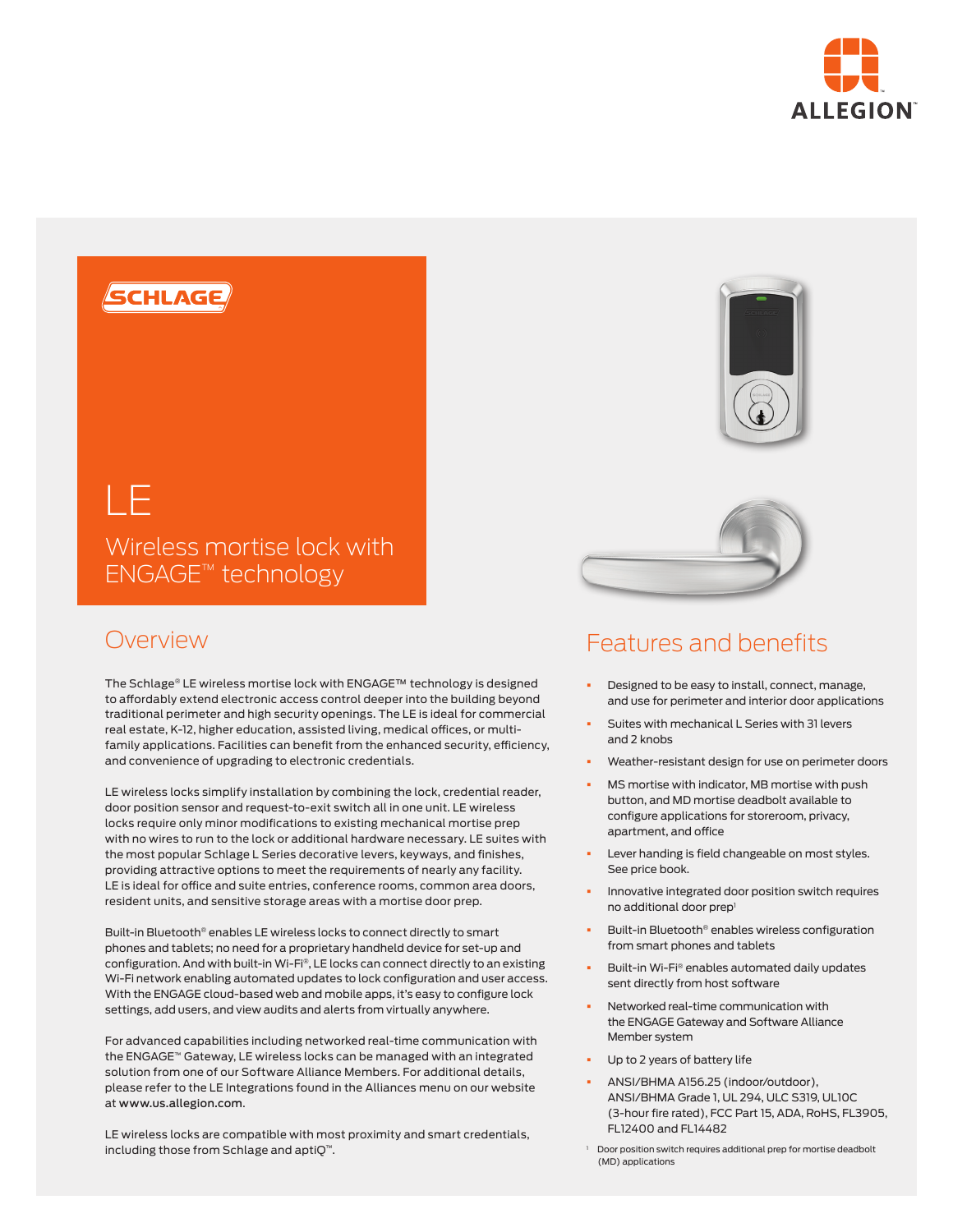#### **Exterior of the lock**

Addison



Greenwich



#### **Interior of the lock**



Greenwich



### LE wireless lock specifications

| Users                          | Up to $5,000$ <sup>1</sup>                                                                                                                                                                                                            |
|--------------------------------|---------------------------------------------------------------------------------------------------------------------------------------------------------------------------------------------------------------------------------------|
| Audits                         | Up to $2,000^2$                                                                                                                                                                                                                       |
| Credential verification time   | $\leq$ 1 second $3$                                                                                                                                                                                                                   |
| Visual communications          | Exterior LED (red, amber, green); Interior LED (red, green)                                                                                                                                                                           |
| Audible communications         | Audible indicator (field configurable)                                                                                                                                                                                                |
| Communication standards        | 2.4 GHz Wi-Fi® (IEEE 802.11b/g/n)<br>٠<br>WPA2, WPA, WEP, 802.1x<br>٠<br>Bluetooth low energy (version 4.2)<br>٠<br>Transport Layer Security (TLS) version 1.2<br>٠<br>Advanced Encryption Standard (AES), 256-bit                    |
| Gateway communication<br>range | Up to 30' in typical building environments. A detailed site survey is<br>recommended. Reference ENGAGE™ Gateway Data Sheet for<br>additional detail.                                                                                  |
| Wake-Up on Radio               | Responds to command from host in less than 5 seconds when linked<br>to ENGAGE Gateway (requires Software Alliance Member system)                                                                                                      |
| Data rate:                     | 54 Mbps via Wi-Fi                                                                                                                                                                                                                     |
| Connectivity options           | Mobile (send updates at the lock)<br>Wi-Fi access point (automatic daily updates 7)<br>No-Tour with MT20W enrollment reader and smart credentials<br><b>ENGAGE Gateway (real-time communication)</b><br>- RS-485 to ACP or IP to host |
| <b>Battery life</b>            | Up to 2 yrs with 4 AA batteries 4                                                                                                                                                                                                     |
| Operating temperature          | Exterior: -31º to 151ºF (-35° to 66°C)<br>Interior: 32° to 120°F (0° to 49°C) (battery)                                                                                                                                               |
| Operating humidity             | 0 - 100% non-condensing                                                                                                                                                                                                               |
| Certifications                 | ANSI/BHMA A156.25-2013 (Indoor/Outdoor), ANSI/BHMA<br>A156.13-2012, Series 1000, Grade 1, UL 294, ULC S319, UL10C<br>(3-hour fire rated), FCC Part 15, IC RSS-210, ADA, RoHS, ICC ANSI<br>A117.1, FL3905,FL12400 and FL14482          |

#### Chassis/functions

- **MS mortise with indicator:** - Storeroom
- § MB mortise with push button:
- Privacy
- Office
- Apartment
- § MD mortise deadbolt:
- Privacy
- Apartment

### Available status signals

- § Request-to-exit
- Door position
- Interior cover tamper<sup>5</sup>
- § Battery status
- § Lock/unlock status 6
- **Communication status<sup>5</sup>** § Deadbolt position status
- $(MD only)<sup>5</sup>$ **• Interior pushbutton status** (MB only)<sup>5</sup>

### Flexible solutions

LE wireless locks offer connectivity options to fit any size budget or business.

- 1 Mobile
- 2 Wi-Fi
- 3 Real-time with ENGAGE Gateway
- 4 No-Tour with MT20W

(e) ENGAGE

# ENGAGE™ cloud-based web and mobile applications

The ENGAGE cloud-based web and mobile applications deliver simple and convenient site set-up with basic access management for users and locks.<sup>1,3</sup> Please refer to the ENGAGE data sheet for additional detail.



- Maximum database storage capacity of lock. Can vary by access control software database capacity when linked with an ENGAGE Gateway RS-485 to ACP.
- Maximum audit storage capacity of lock. Can vary by access control software audit storage capacity when linked with an ENGAGE Gateway RS-485 to ACP.
- Response time does not include latency time of host when linked with an ENGAGE Gateway or when using No-Tour.
- <sup>4</sup> Assuming indoor application, 13.56 MHz CSN credential, 80 actuations, interior LED disabled and one Wi-Fi update per day.
- <sup>5</sup> Consult your access control software provider for
- specific scope of support. <sup>6</sup> Software indicates lock/unlock status based on sequence of events.
- <sup>7</sup> Daily update will occur within 24 hours as scheduled by the host.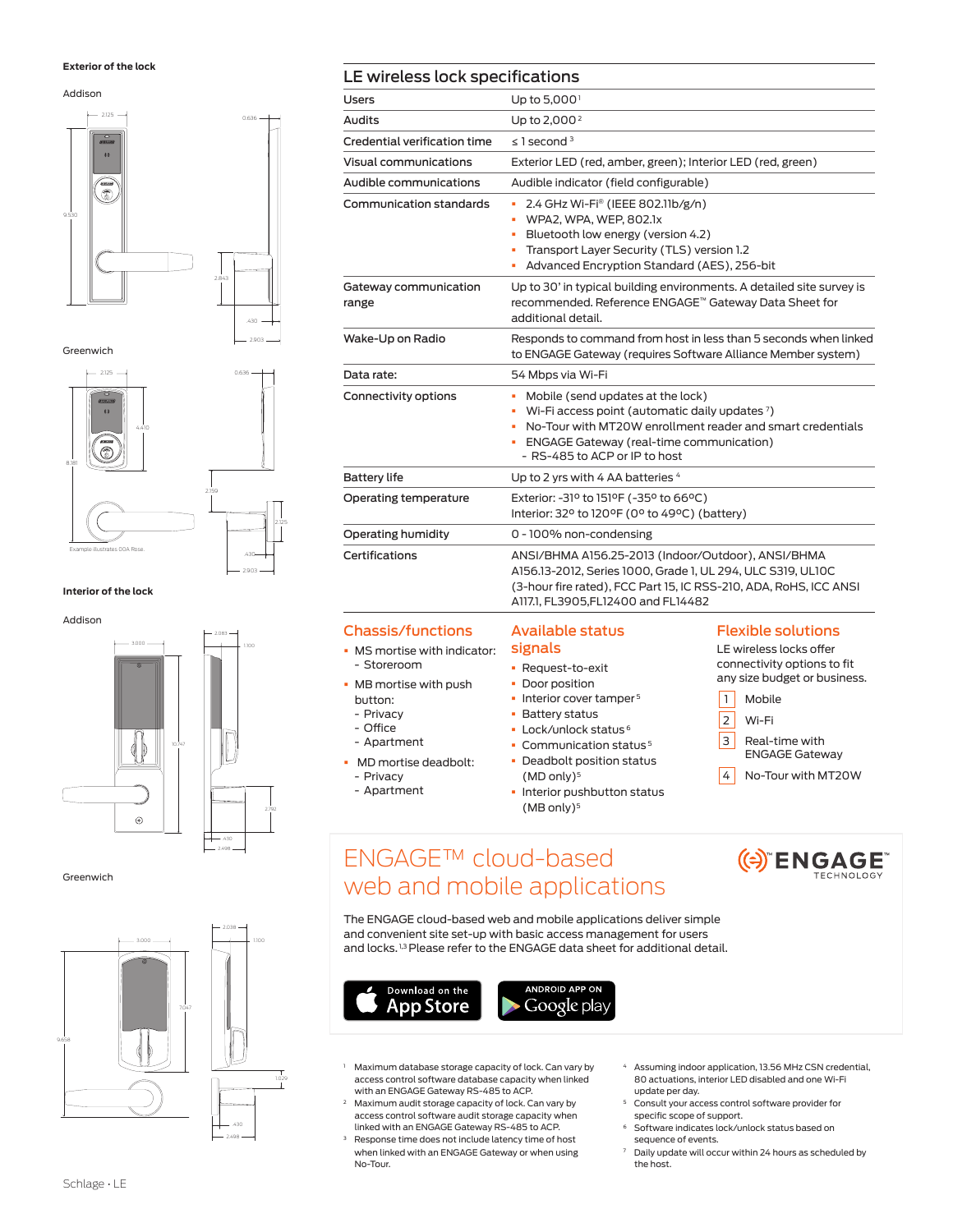### Mechanical specifications

| Chassis                                    | MS mortise with LED indicator; MB mortise with push button and LED; MD mortise with deadbolt and LED                                                                                                                                                          |
|--------------------------------------------|---------------------------------------------------------------------------------------------------------------------------------------------------------------------------------------------------------------------------------------------------------------|
| Handing                                    | Handed to order, field reversible                                                                                                                                                                                                                             |
| <b>ANSI standard</b><br>(Meets or exceeds) | ANSI/BHMA A156.25-2013 (Indoor/Outdoor)<br>ANSI/BHMA A156.13-2012, Series 1000, Grade 1<br>With interchangeable core cylinders: Grade 2 Security                                                                                                              |
| Door thickness                             | Standard: $1\frac{3}{4}$ " (44 mm) Optional: $1\frac{3}{4}$ " (44 mm) to 2 $\frac{1}{4}$ " (57 mm) optional <sup>1</sup>                                                                                                                                      |
| Backset                                    | Standard: $2\frac{3}{4}$ " (70mm)                                                                                                                                                                                                                             |
| Latch bolt                                 | Standard: $\frac{3}{4}$ " (19 mm) throw stainless steel latch bolt with anti-friction tongue                                                                                                                                                                  |
| Deadbolt                                   | Standard: 1" (25 mm) throw stainless steel deadbolt                                                                                                                                                                                                           |
| Levers                                     | Forged brass or bronze                                                                                                                                                                                                                                        |
| <b>Strike</b>                              | Standard: ANSI 1 $\frac{1}{4}$ " x 4 $\frac{7}{8}$ " (32 mm x 124 mm) x 1 $\frac{3}{16}$ " (30 mm) curved lip strike with dust box<br>Optional: Additional strike lip lengths and ANSI strike box available                                                   |
| Cylinder<br>and keys                       | Standard: Patented Schlage 6-pin Everest 29 S123 keyway. Additional keying options available: Conventional and interchangeable<br>cores, master keying, and grand master keying. Compatible with competitor cylinders and cams that support the L9000 Series. |
| Armored front                              | $1\frac{1}{4}$ " x 8" x $\frac{7}{32}$ " (32mm x 203 mm x 6 mm) only                                                                                                                                                                                          |

| Compatible<br>cylinders | Mortise cylinder | Full size<br>interchangeable<br>core - FSIC | Small format<br>interchangeable core<br>- SFIC |
|-------------------------|------------------|---------------------------------------------|------------------------------------------------|
| With cylinder           | P, Z             | R                                           | GD                                             |
| Less cylinder           |                  | ∗                                           | BD*                                            |
| Construction core       |                  |                                             | HD                                             |
| Disposable core         |                  |                                             | <b>BDC</b>                                     |
|                         |                  |                                             |                                                |

\*Sold with cylinder housing - less core.

Note: Available in formats to support residential customers - 5-pin cylinder with C keyways. Need to specify keyway and pinning needs. Standard if not specified - P, 6-pin Everest 29 with S123 keyway.

### Multi-technology reader specification

| Frequency                                                | 125 kHz proximity and 13.56 MHz smart credential                                                                                                                                                                                                                                                                                                                                                                                                                                                                                                                                                                                            |  |  |
|----------------------------------------------------------|---------------------------------------------------------------------------------------------------------------------------------------------------------------------------------------------------------------------------------------------------------------------------------------------------------------------------------------------------------------------------------------------------------------------------------------------------------------------------------------------------------------------------------------------------------------------------------------------------------------------------------------------|--|--|
| <b>Standards</b>                                         | ISO standard 15693 and ISO 14443                                                                                                                                                                                                                                                                                                                                                                                                                                                                                                                                                                                                            |  |  |
| Maximum read range                                       | Up to 1.25" on 125 kHz proximity,<br>up to 0.75" on 13.56 MHz smart credential                                                                                                                                                                                                                                                                                                                                                                                                                                                                                                                                                              |  |  |
| 125 kHz proximity<br>credential compatibility            | <b>Compatibility:</b> Schlage®, XceedID®, HID®, GE/CASI ProxLite®,<br>AWID <sup>®</sup> and LenelProx <sup>®</sup><br>Schlage credential style formats: Clamshell, ISO card, ISO card<br>with magnetic stripe, keyfob, thin keyfob and PVC adhesive disk                                                                                                                                                                                                                                                                                                                                                                                    |  |  |
| 13.56 MHz smart<br>credential compatibility <sup>3</sup> | Secure sector compatibility: Schlage and aptiO <sup>™</sup> MIFARE<br>Classic®, XceedID, Schlage MIFARE Plus®, Schlage and aptiQ<br>MIFARE® DESFire® EV1 with PACSA, aptiQ (Schlage) mobile<br>credentials utilizing NFC technology<br><b>CSN only compatibility: DESFire, HID iClass®, Inside Contactless</b><br>Pico Tag <sup>®</sup> , MIFARE, MIFARE DESFire EV1, ST Microelectronics <sup>®</sup> ,<br>Texas Instruments Tag-It <sup>®</sup> , Phillips I-Code®<br>Schlage credential style formats: Clamshell, ISO card, ISO card<br>with magnetic stripe, keyfob, thin keyfob, wearable wristband, NFC<br>mobile, PVC adhesive patch |  |  |

# Benefits of LE multi-technology readers:

- § Reads both proximity (125 kHz) and smart (13.56 MHz) technologies with single device
- **E** multi-technology readers allow the use of current aptiQ (Schlage) mobile credentials utilizing NFC technology2
- § Allows end user to migrate to more secure credentials over time and as budgets permit

2 Refer to Schlage/aptiQ mobile credential compatibility chart for a list of certified devices.

<sup>&</sup>lt;sup>1</sup> SFIC limited to 2" max

<sup>&</sup>lt;sup>3</sup> No-Tour applications require a 1K Byte Schlage or aptiQ MIFARE smart credential